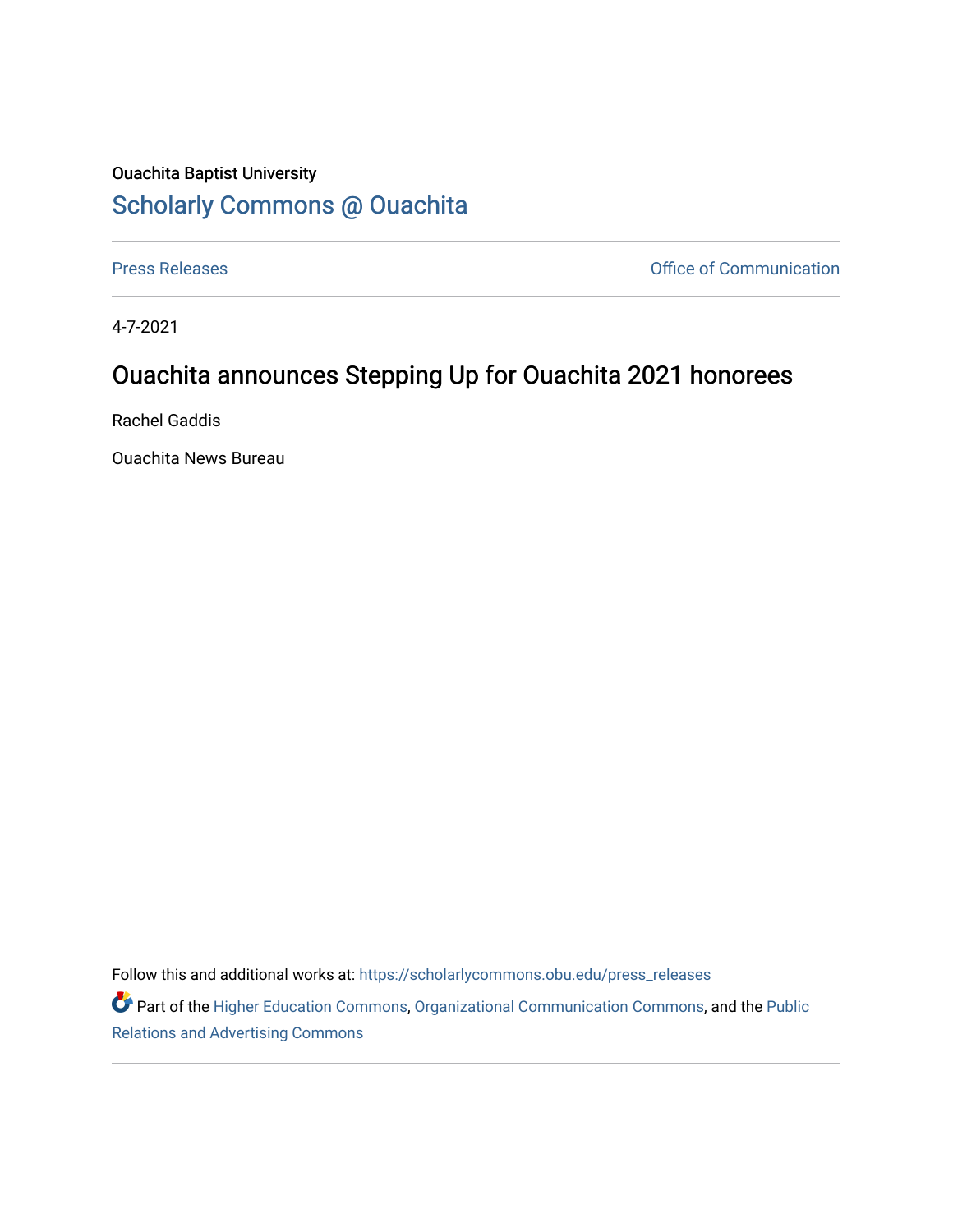

For immediate release

**Ouachita announces Stepping Up for Ouachita 2021 honorees**



*By Rachel Gaddis* April 7, 2021 For more information, contact OBU's news bureau at [newsbureau@obu.edu](mailto:newsbureau@obu.edu) or (870) 245-5206

ARKADELPHIA, Ark.—Ouachita Baptist University's Office of Development has announced its annual Stepping Up for Ouachita luncheon will be held on Friday, Nov. 12, in honor of four women who work in healthcare: Dr. Jana Crain, Debbie Kluck, Sherrie Sharp Thomasson and Tammy Young. The event will take place at Chenal Country Club in Little Rock, Ark. Ticket and sponsorship information is available at obu.edu/steppingup.

Since its inaugural event in November 2010, Stepping Up for Ouachita has raised more than \$650,000 toward scholarships for women at Ouachita. Every year the university honors an outstanding Ouachita woman or women who have shown grace, leadership, integrity and faith over the years.

"Stepping Up for Ouachita celebrates truly exceptional women," said Donna Rippey ('84), chair of the 2021 Stepping Up for Ouachita planning committee. "This year's luncheon will honor four women who serve others through their professions in the healthcare industry. We know the pandemic has made us all more appreciative for those who work in healthcare, which is why we are excited to honor Jana, Debbie, Sherrie and Tammy."

The 2021 honorees originally were to be honored at the November 2020 luncheon, but the event was postponed due to the COVID-19 pandemic. This year's event will be held in person pending approvals from health authorities.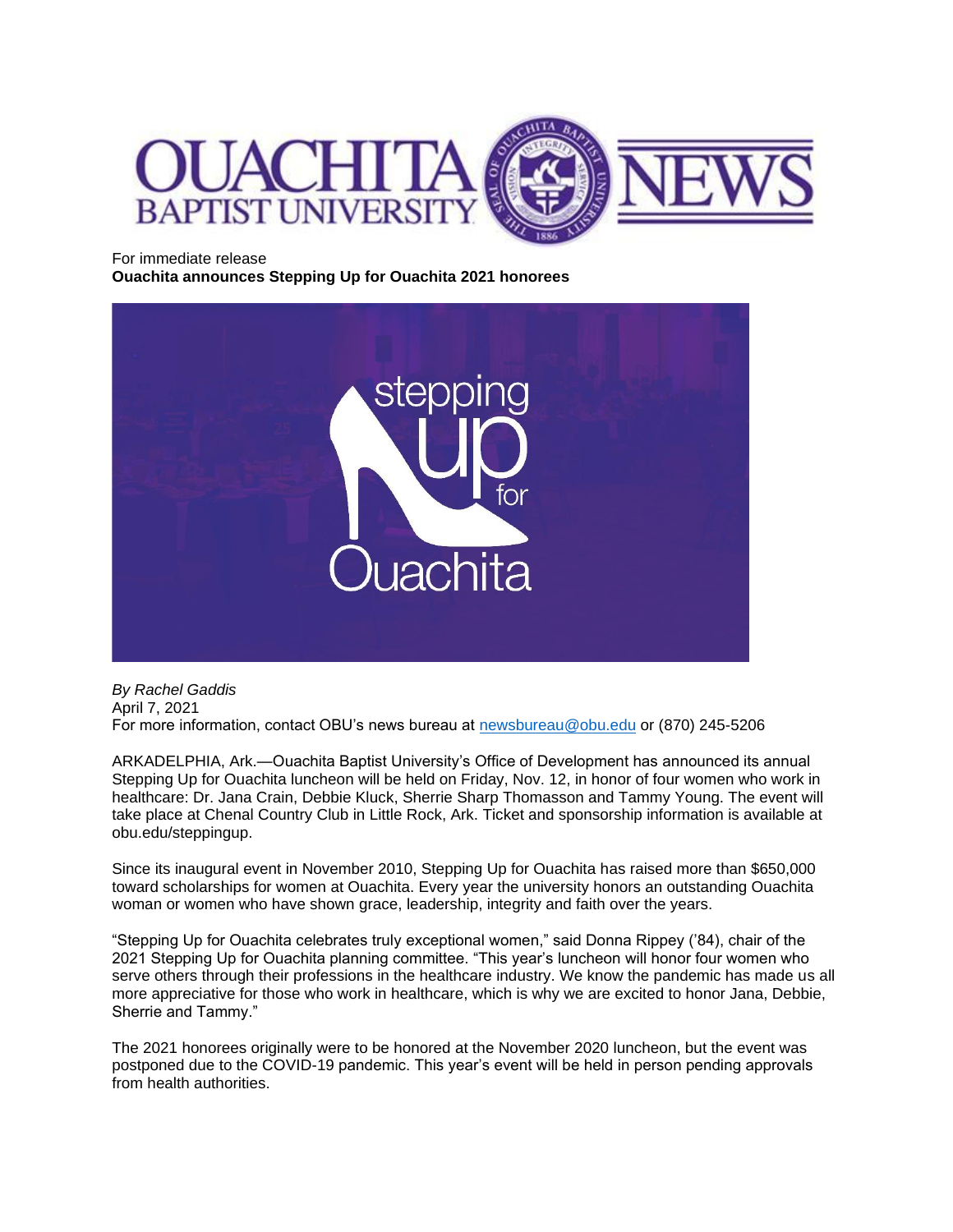"We are so excited to host Stepping Up for Ouachita in 2021 after canceling last year's luncheon due to the pandemic," said Terry Peeples, vice president for development. "This event is a way to recognize and celebrate the tremendous work of women who help others and who love Ouachita."

**Dr. Jana Crain ('92)** serves as medical director for imaging centers in the San Francisco Bay Area and Colorado. As a member of California Advanced Imaging Medical Associates Inc., she is a consultant for collegiate and professional players and teams including the Colorado Rockies, Cleveland Indians, San Francisco Giants, Santa Clara Broncos and the U.S. Ski & Snowboard teams.

Crain received her doctor of medicine degree in 1996 from the University of Arkansas for Medical Sciences, and she later completed her fellowship in MSK imaging with the National Orthopedic Imaging Associates in San Francisco. She holds medical licenses and is certified by the American Board of Radiology in 14 states, and she belongs to such professional societies as the American College of Radiology, Arkansas Medical Society and Society of Skeletal Radiology, among others.



*Picture 1* Dr. Jana Crain

Originally from Star City, Ark., Dr. Crain is the daughter of Kathleen and

Robert Crain. Among her philanthropic efforts, Dr. Crain supports the Precious Child Foundation in Tulsa, Okla.; The Call in Little Rock, Ark.; and Help One Child in Los Altos, Calif. She also recently founded the Lori Partridge Jeremiah 29:11 Scholarship at Ouachita.



*Picture 2* Debbie Kluck

**Debbie Kluck** serves as a receptionist in the Arkadelphia Clinic for Children and Young Adults. She also works in Ouachita's on-campus clinic to serve students and student-athletes alongside her husband, Dr. Wesley Kluck ('77), Ouachita's vice president for student development and university physician. Debbie holds a bachelor's degree in medical technology from the University of Arkansas for Medical Sciences in Little Rock.

As active members of Second Baptist Church in Arkadelphia, Ark., the Klucks have led college Bible studies since 1984. Debbie leads a women's Bible study and enjoys serving and fellowshipping with her family.

The Klucks' daughter, Jennifer Hopkins ('08) and her husband, Seth, live in Benton where she is an educator and he is a Benton police officer; Debbie is grandmother to their two daughters. Debbie's brother, Robert Hicks, lives in Baton Rouge, La., and his wife, Cindy, is a 1968 Ouachita graduate.

**Sherrie Sharp Thomasson** serves as divisional

vice president for RehabCare based out of St. Louis, Mo., and recently acquired by Select Rehabilitation, overseeing therapy services in assisted and independent living facilities across the country, managing 400 sites, more than 2,500 employees and \$40 million in revenue per year. Sherrie previously served in the same role for Kindred Healthcare, which provides healthcare services in 34 states including long-term acute care hospitals, inpatient rehabilitation hospitals, sub-acute units, inpatient rehabilitation units, contract rehabilitation service businesses and behavioral health services; Sherrie worked for Kindred for 22 years.

During her sophomore year at Ouachita, Sherrie met her husband Paul ('75), who played baseball and football for the Tigers. They celebrated 34 years together until his unexpected passing in 2012. Sherrie earned her degree in speech pathology from the University of Central Arkansas since Paul was hired



*Picture 3* Sherrie Sharp Thomasson